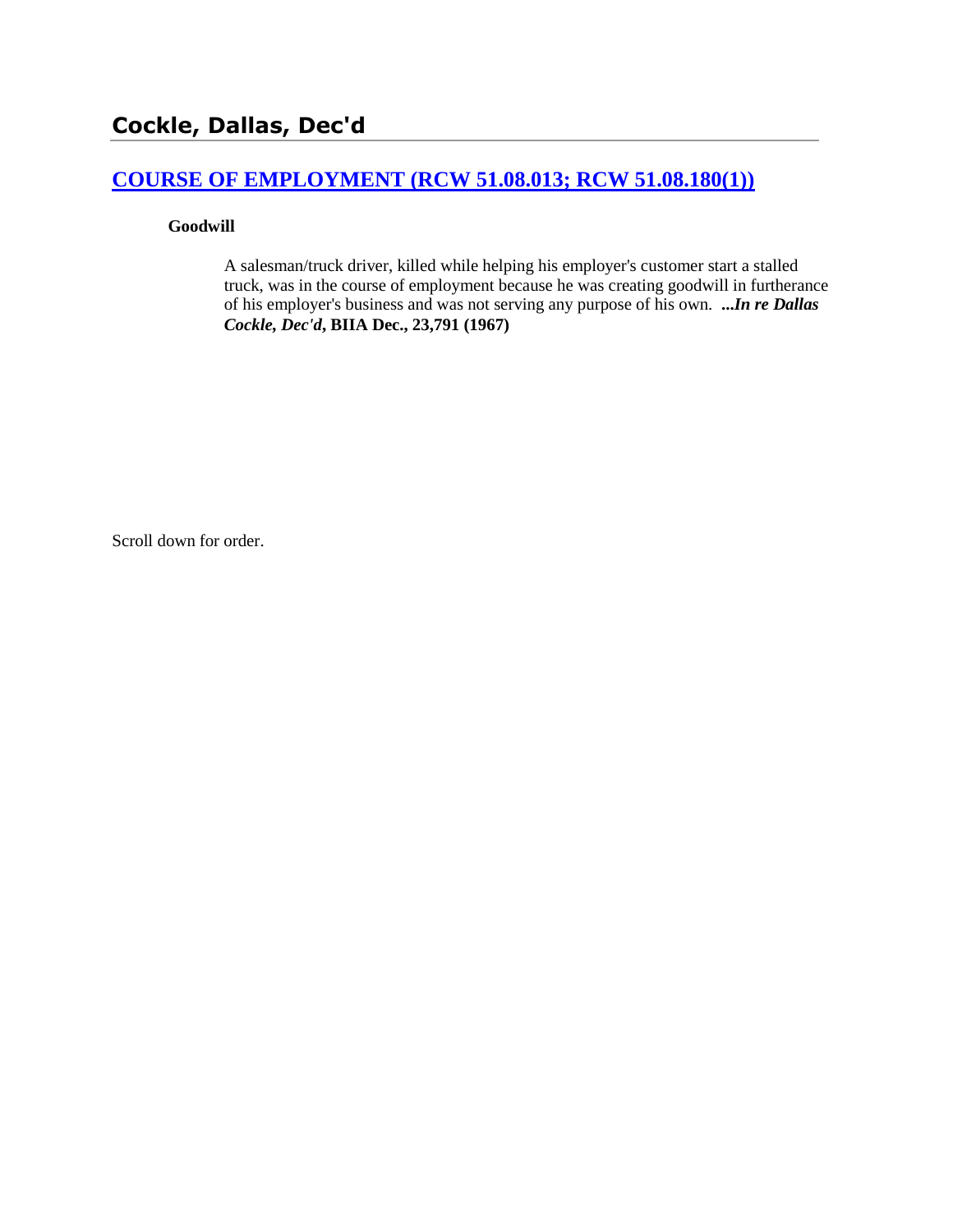#### **BEFORE THE BOARD OF INDUSTRIAL INSURANCE APPEALS STATE OF WASHINGTON**

**)**

**IN RE: DALLAS WAYNE COCKLE, DEC'D ) DOCKET NO. 23,791**

**CLAIM NO. F-264404 ) DECISION AND ORDER**

APPEARANCES:

Petitioner, Helen C. Cockle, by Horton and Wilkins, per Hugh B. Horton

Employer, Ward's Plywood Mart, None

Department of Labor and Industries, by The Attorney General, per Frederick B. Hayes, Gosta E. Dagg, and Thomas O'Malley, Assistants

This is an appeal filed by the petitioner, Helen C. Cockle, the surviving widow of Dallas Wayne Cockle, Deceased, on February 5, 1965, from an order of the Supervisor of Industrial Insurance dated January 27, 1965, rejecting her claim for a widow's pension. **REVERSED AND REMANDED**.

# **DECISION**

This matter is before the Board for review and determination based on a timely Statement of Exceptions filed by the Department of Labor and Industries to a Proposed Decision and Order issued by a hearing examiner for this Board on August 22, 1966, reversing the order from which this appeal was taken and directing the Department to allow the petitioner's application for a widow's pension.

The sole issue presented by this appeal is whether or not the deceased workman, Dallas Wayne Cockle, was acting in the course of his employment at the time of his fatal injury on December 31, 1964, which is a mixed question of fact and law.

The hearing examiner found (Finding No. 1) that while engaged in the course of his duties as a combination salesman and truck driver for the employer, the decedent stopped and assisted a customer of the employer in starting his stalled truck by towing the vehicle, and while unhitching the tow between the two vehicles, a bus struck the rear of the customer's truck, throwing it into the rear of the employer's truck, resulting in injuries to Mr. Cockle which resulted in his death. The hearing examiner further found, in substance (Finding No. 3), that in acting to assist his employer's customer in starting his stalled vehicle, the decedent was not engaged in serving any purpose of his

1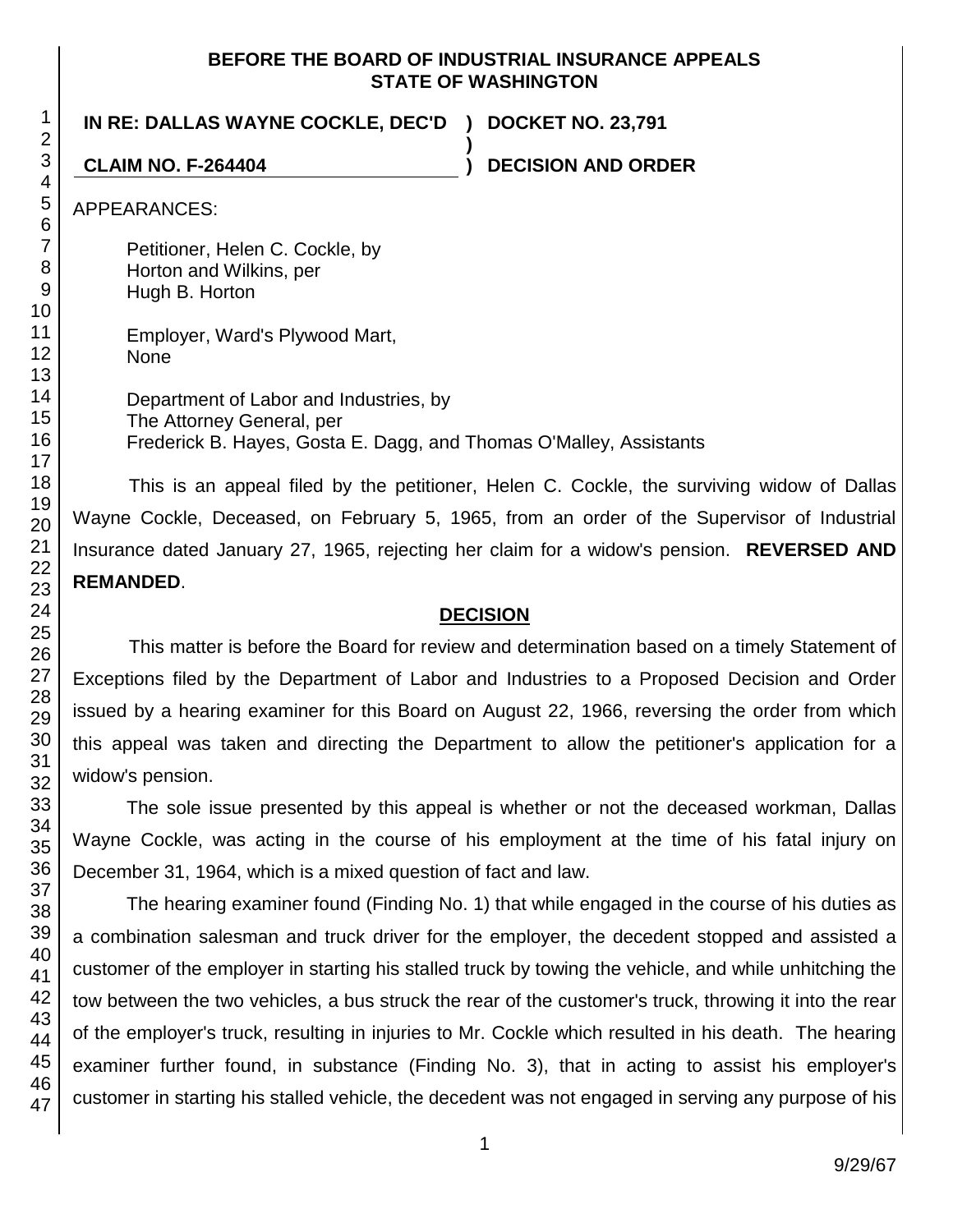own, but was doing only what was normally expected of him by the requirements of his job in creating good will in furtherance of his employer's business. Based on these findings, the hearing examiner concluded that the decedent was fatally injured in the course of his employment and that the petitioner was entitled to a pension under the provisions of the Workmen's Compensation Act.

The Department has accepted to the findings above mentioned and to the conclusions based thereon "on the grounds that, under the applicable Washington law, the evidence is not sufficient to establish that the decedent was acting within the course of his employment at the time of his death on December 31, 1964."

Although the hearing examiner discussed the question of possible deviation by the decedent from the customary route of travel from the point of his last delivery in Kennewick to the point of his next delivery in Richland inasmuch as he had stopped momentarily at his home (near which he encountered the stalled truck) to give a message to his wife, he concluded that there was no actual deviation and there is no contention to the contrary made by the Department in its argument in support of its exceptions. The Department contends simply that he took himself out of the course of his employment by voluntarily assisting his employer's customer in starting his truck.

The hearing examiner noted in his decision that there were no Washington cases in point on the legal issue raised by the factual situation in this case and, feeling that this was a case of "first impression" in this state, he based his decision on what he considered the majority rule as discussed in Vol. 1, Larson's Workmen's Compensation Law, Section 27.00, page 452.23, and "more particularly" in Section 27.20, page 452.34 and Section 27.22, page 452.37. In its Statement of Exceptions, the Department contends that "None of the citations listed in the quoted sections go as far in allowing acts in the furtherance of the employer's business as the Examiner 'as a matter of first impression' would have the law of Washington go." The Department further contends that there are "many cases" (citing three such cases which will be subsequently discussed) supporting the Department's determination that the decedent was not in the course of his employment at the time of his fatal injury.

We shall first consider the Department's contention that none of the cases referred to in the sections of Larson's Workmen's Compensation Law above referred to supports the hearing examiner's conclusion in the instant case. Section 27.22(a) of Vol. 1, Larson's Workmen's Compensation Law (1966 Edition) deals with "Good will of customers and other business associates." Under this subject, the author states: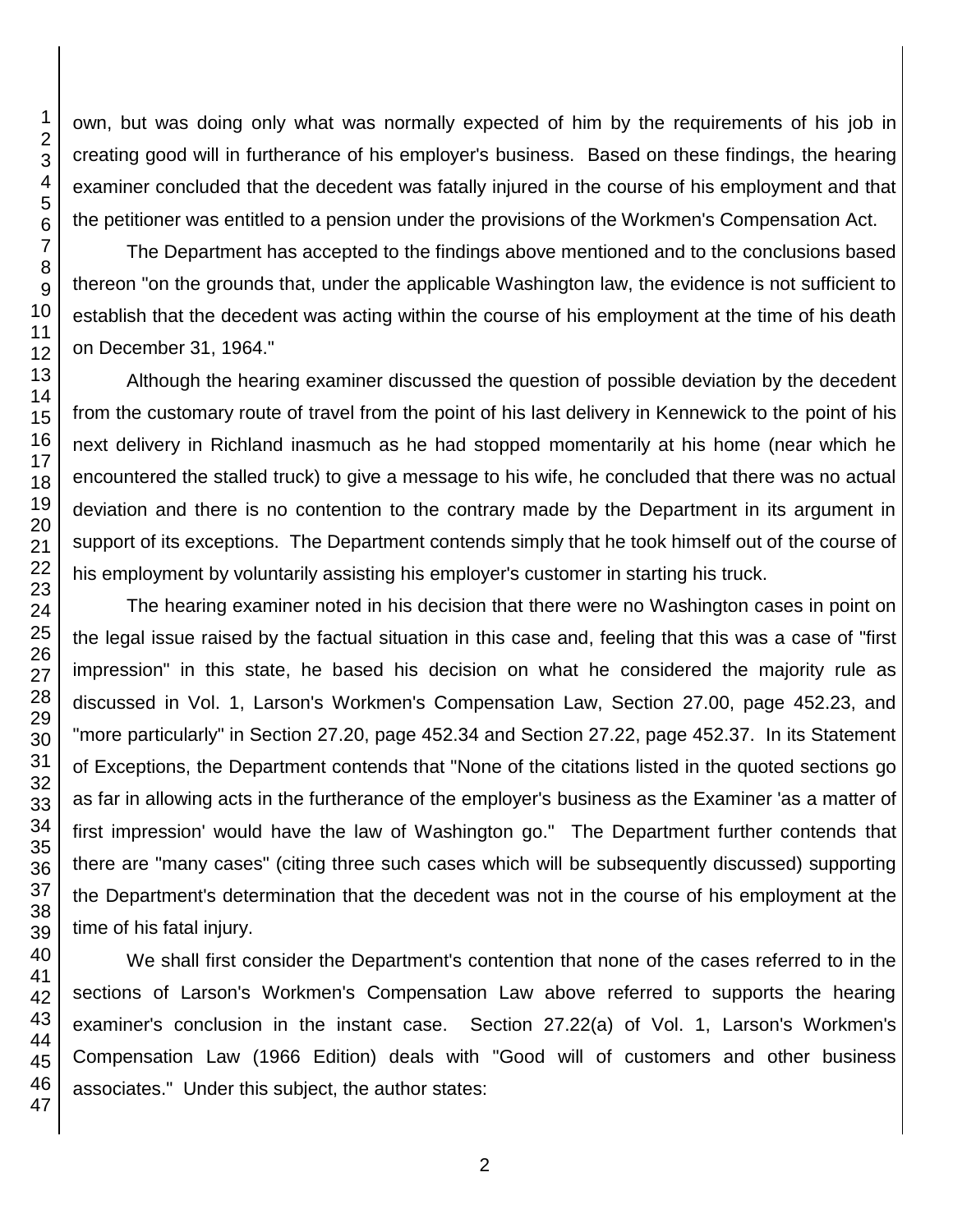"A number of courts have gone to considerable lengths in upholding awards for injuries occurring in the course of miscellaneous Good Samaritan activities by employees, on the theory that the employer ultimately profited as a result of the good will thus created. When the person assisted stands in some business relation to the employer, the employer benefit is relatively obvious."

After referring to cases where there was a clear business relationship involved such as assisting a patron in parking a car and taking a drunk customer home, the author refers to other cases where "The business relation was more remote, but still discernible," as for example the cases of Baumann v. Howard J. Ehmke Co., 126 Pa. Super. 108, 190 A. 343 (1937), in which the decedent, living temporarily at the farm of one of his customers, was killed while helping the customer's brother cut down a tree, and Fairchild v. Prairie Oil & Gas Co., 138 Kan. 651, 27 P. 2d 209 (1933), in which an employee of an oil and gas lessee was killed while helping some people who had the lessee's permission to cut timber on the premises. In both of these cases compensation was awarded because of the assumed incidental benefit to the employer. At this point, the author comments that "But at least one case [Borel v. U. S. Gas Co., 233 F. 2d 385 (5th cir. 1956)] has drawn the line at helping a competitor, presumably on the rather old-fashioned hard-nosed theory that the employee would have served his own employer's interests better by leaving his competitor's truck stuck in the mud." Under Section 27.22(b) which deals with "Good will of general public" Larson states that:

> "The good-will rule attains its ultimate expression, however, when it reaches out to embrace acts of gallantry directed unselfishly toward the public in general."

As an example of cases in this category, the author cites Gross v. Davey Tree Expert Co., 248 App. Div. 838, 290 N.Y. Supp. 168 (1936), in which a tree trimmer descended from his immediate duties to assist a lady in getting her car started, and in so doing, sustained an injury. The evidence showed that the claimant had received instructions "to do everything possible to obtain good will for the telephone company on the job," and the court held that he was acting in the course of his employment. The following comments of the author with respect to this case are of interest:

> This case, which evidently assumes that the lady will now return the favor and benefit the employer by increased use of the telephone, marks the furthest limit to which the good-will idea had been carried in compensation cases. Lest this be thought a freakish product of indiscriminate compensation beneficence, it should be mentioned that a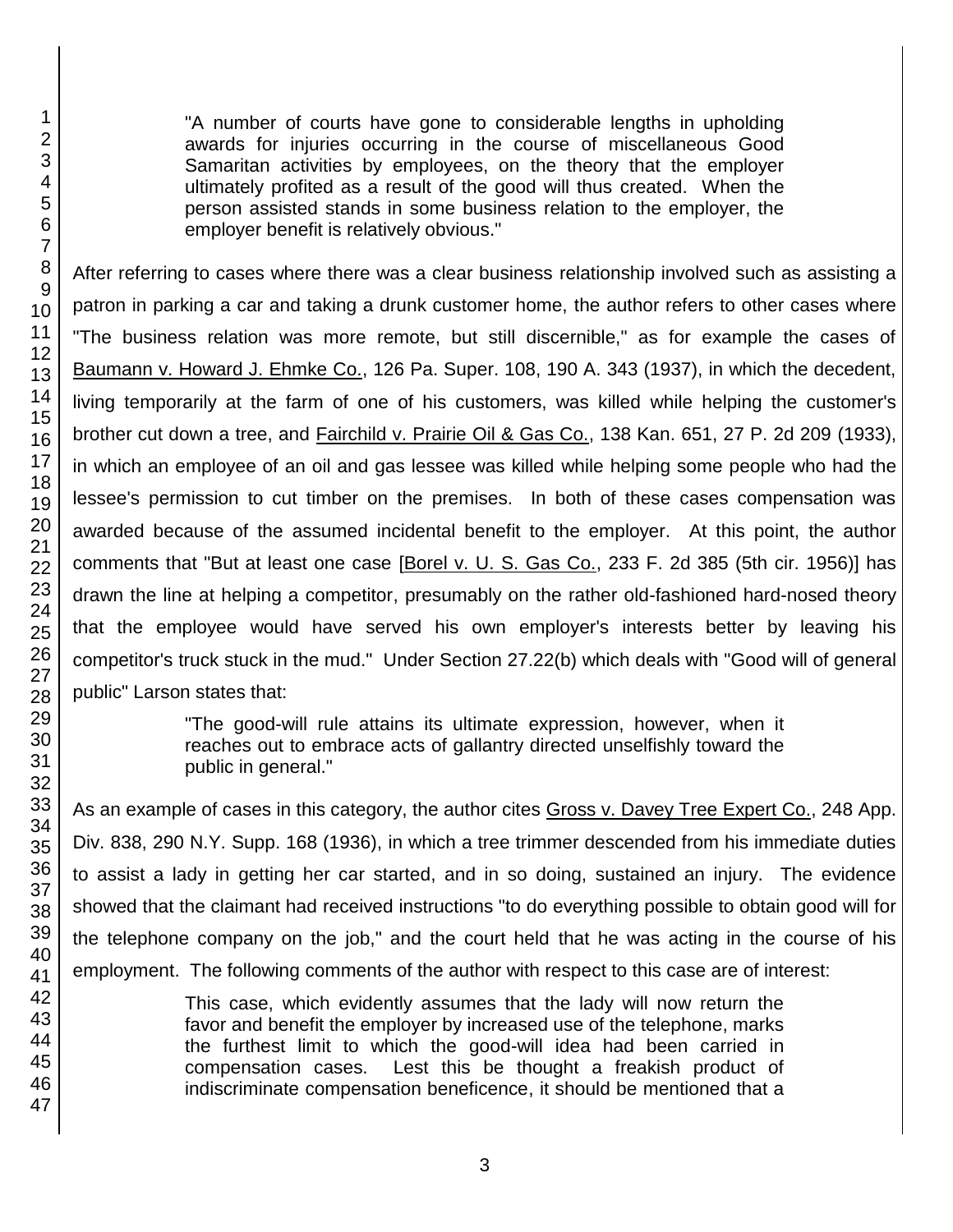leading case on vicarious tort liability of master for servant has carried the course of employment concept every bit as far. In Cochran v. Michaels, [110 W. Va. 127, 157, S.E. 173 (1931)], an automobile salesman ran down a third person while taking a personal friend and three other people, none of whom was a prospect for a sale, to a neighboring town for the purpose of seeing a doctor. The salesman was held, in one of the most elaborate opinions ever written on vicarious liability, to have been in the course of his employment because 'A friend picked up became an eager informant as well as a partisan of the driver, and the interest of the defendant was thus promoted.'"

Under the same footnote in which the Gross case is cited, the recent case of Ace pest Control, Inc. v. Industrial Comm'n, 31 Ill. 2d 386, 205 N.E. 2d 453 (1965) appears in the 1967 Supplement to Vol. 1 of Larson's Workmen's Compensation Law. In that case, the decedent was driving his employer's car in the course of his employment when he stopped to help a motorist whose car was out of gas and was struck by a car. The company had no policy as to assistance of this sort, but compensation was awarded. Although not cited by Larson, the case of Morningstar v. Corning Bakery Co., 176 N.Y. S. 2d 388 is in line with the cases cited. That case involved a sales manager of an employer, who while driving his car on a business mission, was "flagged down" by a stranger with a disabled vehicle. The claimant stopped and supplied tools necessary to work on the disabled vehicle, then while standing off the road, he was struck by another automobile. In sustaining a compensation award, the court stated that where an employee in a benefit or advantage to his employer, is a natural and normal incident of employment and within the contemplation and reasonable risk thereof."

Considering particularly that the case here under consideration does not involve simply the question of whether a certain action promotes the good will of the public in general, in which the possible benefit to the employer is generally very tenuous and speculative, but rather involves the good will of customers, the Department's contention that the text statements by Larson and cases cited in connection therewith by the hearing examiner do not support his conclusion, is obviously inaccurate.

Turning next to the question of the status of the law in our own state, RCW 51.08.013 defines "Acting in the Course of Employment" in part as "...acting at his employer's direction or in the furtherance of his employer's business..." This portion of the statutory definition is simply a codification of the test previously laid down by our Supreme Court for determining whether an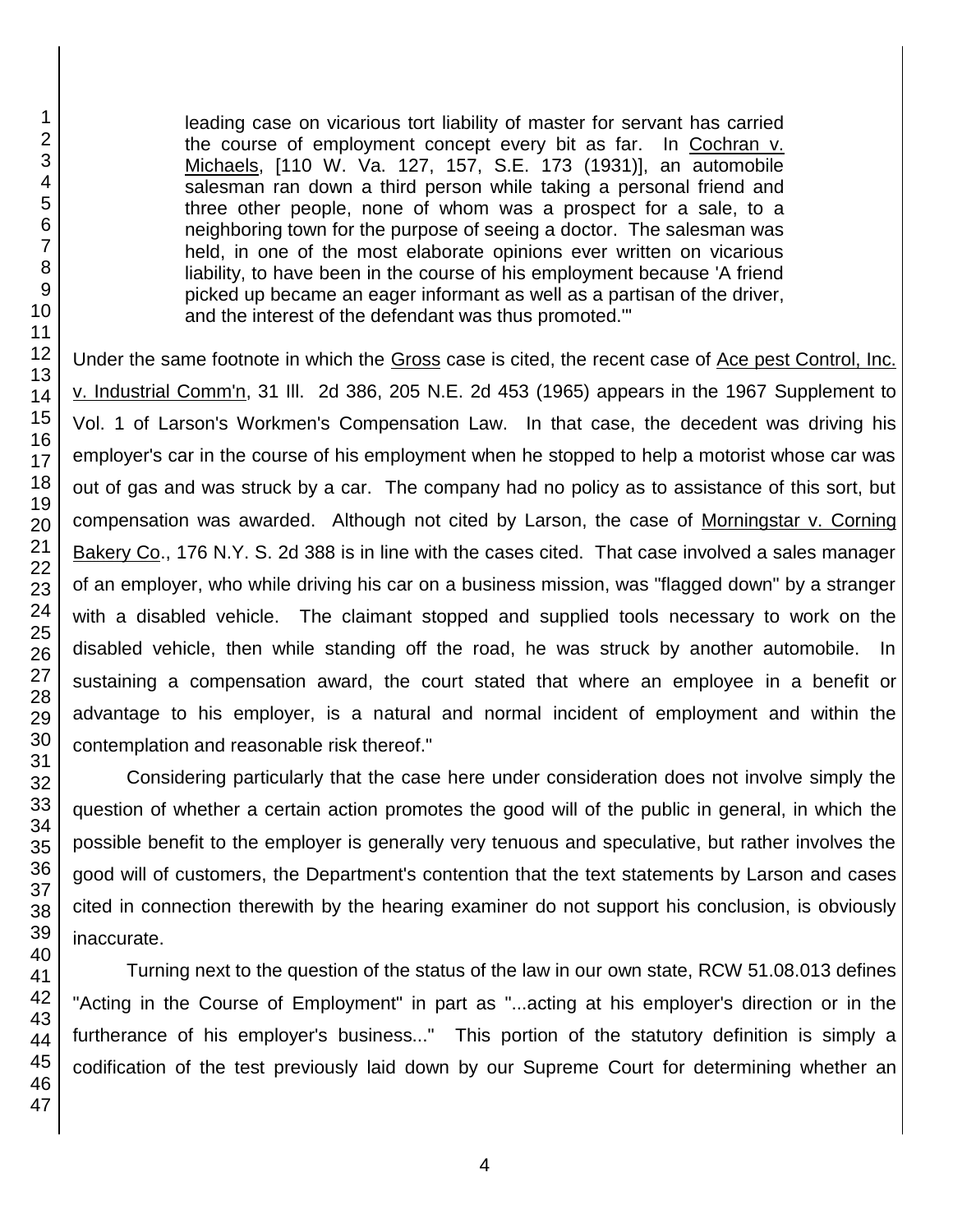employee at a given time is in the course of his employment. McGrail v. Department of Labor and Industries, 190 Wash. 272, and cases cited therein.

The first case cited by the Department in support of its contention that the employee in the instant case was not acting in the course of his employment is that of Degrugillier v. Department of Labor and Industries, 166 Wash. 579. With respect to this case the Department states in its exceptions:

"The trial judge concluded:

'. . . that his act was entirely voluntary in so far as his employer was concerned, but that, inasmuch as it was in the interests of his employer in protection and conservation of his property, he is entitled to recover.' (At p. 580.)

The Supreme Court denied a claim for widow's pension because the injury did not occur in the course of employment. Mr. Cockle, like Mr. Degrugillier, was engaged in an act which was entirely voluntary in so far as his employer was concerned, but was no more acting 'in the furtherance of his employer's business . . .' than was Mr. Degrugillier." (Emphasis by the Department.)

This contention misstates and misconstrues the holding in the Degrugillier case. The full quotation of the statement of the trial judge quoted in the court's decision is as follows:

> "'It is not contended in this case that deceased was in the course of his employment at the time of his death, but the claim is prosecuted on the theory that he was at the time of his death engaged in salvaging logs which had escaped from a boom belonging to his employer; that his act was entirely voluntary in so far as his employer was concerned, but that, inasmuch as it was in the interests of his employer in protection and conservation of his property, he is entitled to recover.

> '. . . This is not such an emergency as is shown by the cases, where one is injured or killed in attending a fire for the protection of the employer's property or other similar cases, and in my judgment the claim cannot be allowed, and the order of the department refusing the same must be affirmed.'" (Emphasis supplied.)

The underscored portion of the first paragraph of the above-quoted statement, which, together with the entire second paragraph, was omitted in the Department's quotation, makes it clear that the statement quoted in the Department's exceptions was not the "conclusion" of the trial judge as stated by the Department, but rather a statement of the claimant's contentions and theory of the case. The omitted portion of the second paragraph of the above quotation (obtained from the record) is as follows: "I am satisfied under all the evidence disclosed by the record that the facts

1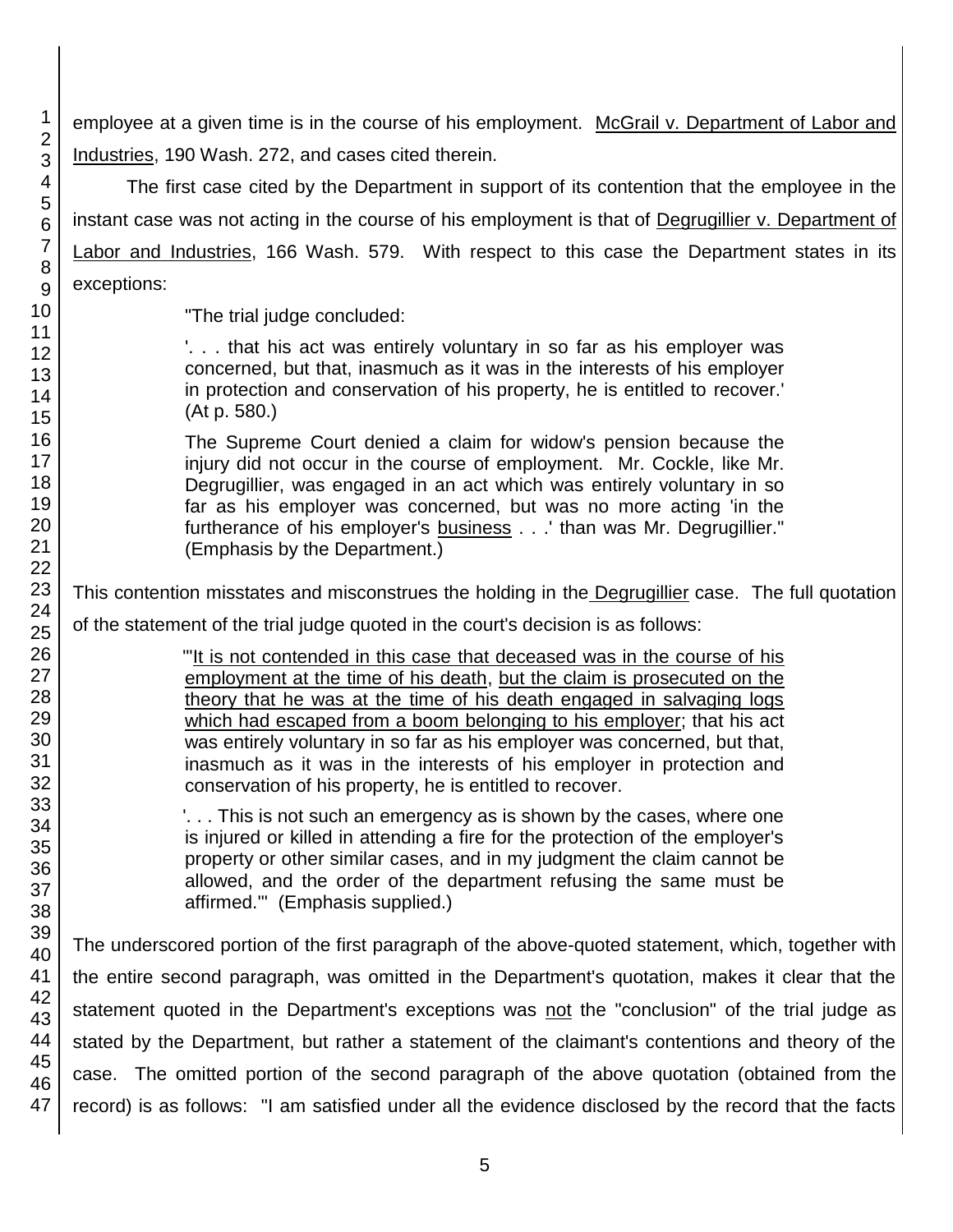here do not bring the deceased under the rule of law contended for in the cases cited by counsel for the claimant." The court then stated:

> "[1] There can be no question but that the trial judge was right in saying that decedent at the time of his injury was a mere volunteer. Nor was there any such emergency as would bring the case within the rule of cases cited by appellant. The log which he was supposed to have been re-capturing, if he was so trying, had been floating in the water for a day or so, and undoubtedly would have floated another day or two."

Assuming that the decedent died while actually attempting to retrieve a log belonging to his employer, it is clear that he was in fact acting in the interest of his employer in so doing, and the interpretation placed upon the decision by the Department would therefore entirely emasculate the present statutory definition of "acting in the course of employment" and leave only "acting at his employer's direction." It should be noted from the statement of the trial judge heretofore quoted that "It was not contended in this case that deceased was in the course of his employment" at the time of engaging in the activity which allegedly caused his death, but that he contended that he was entitled to recover as a volunteer who acted in an emergency to protect his employer's property. The specific issue passed on by the court is more clearly defined by reference to the briefs filed by the parties which reveals that the deceased workman and his brother-in-law had contracted with the Puget Timber Company to fall and peel piling on company property and were to be paid on a footage basis. After the decedent and his brother-in-law had finished their work on October 16, 1929, and went to their home several miles from the company's property where they worked, the decedent's wife told him that logs from a company log boom in the cove near their residence had gotten loose. It is clear that the attempt by the decedent to retrieve one of the logs at about 4:00 a.m., on October 17, 1929, was not within the time or space limits of his employment nor part of the duties for which he had been hired, but the decedent's brother-in-law testified that they expected to be paid "because if you're doing something for someone else you expect to be paid for it." The case did not involve simply a temporary diversion during the course of employment in furtherance of the employer's interest, but was purely and simply a voluntary act entirely unrelated to his employment. Under these circumstances, the only theory on which recovery could be had was that advanced by the appellant, namely, that her husband had acted in an emergency to protect the employer's property. See Meany v. Teading, 102 N.Y. S. 2d 514; Scott v. Rhyan (Ariz.) 275 P. 2d 891; Belle City Malleable Iron Co. v. Industrial Commission, 170 Wis. 293, 174 N.W. 899, 7 ALR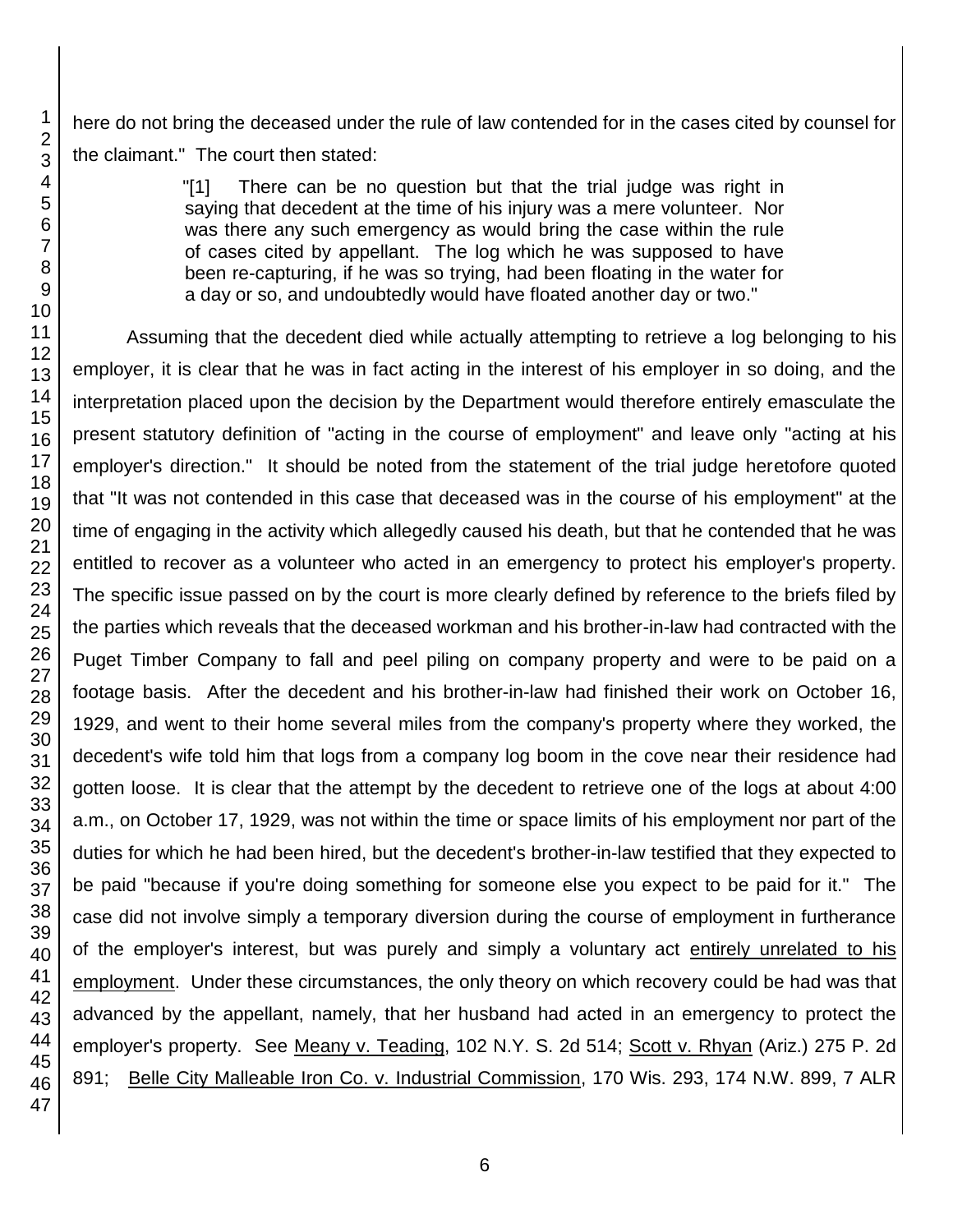1071. The holding of the court in the Degrugillier case was simply based on the fact that there was no work-connected emergency involved and certainly has no bearing on the issue presented in the case here under consideration.

The next case cited by the Department is McGrail v. Department of Labor and Industries, supra. In that case, McGrail was employed by the highway department to drive his own truck on a road construction job pursuant to an agreement under which he was paid a specified rate per hour for driving the truck and a specified sum for hire of the truck. He was required to keep his truck in proper condition mechanically, furnish all equipment, and make necessary repairs. He sustained a fatal injury while on a personal trip after his work shift to obtain tires for his truck. After distinguishing the facts in the case from those in the case of MacKay v. Department of Labor and Industries, 181 Wash. 702 on several grounds, the court stated:

> "... But we rest our conclusion herein more particularly and with complete decisiveness upon the ground that the furnishing of the tires was related to a contract of truck hiring and not to a contract of employment, and that, when McGrail undertook the journey to Wenatchee to procure tires, he was not doing so in furtherance of his employer's interests, but solely in furtherance of his own interests as the owner and hirer of the truck. He was, therefore, not a workman in the course of his employment, within the meaning of the statute."

In other words, the decedent was working under a severable contract; one a contract of employment and the other a contract of hiring, and the court merely held that his injury was not sustained in connection with his employment contract, but was related to his truck hiring contract, which was solely in furtherance of his own interests and not in the interest of his employer. There is simply no analogy whatsoever between the cited case and that here under consideration.

Finally, the Department cites the case of Lunz v. Department of Labor and Industries, 50 Wn. 2d 273. In that case, this Board found that the decedent, who was a manger of a car-washing plant in Seattle, was not in the course of his employment when he was involved in a fatal accident while driving back to Seattle from a trip to Anacortes, where he and his brother-in-law, also an employee of the company, had delivered some tires and spent a sociable afternoon with his brother and other relatives, and the Board was sustained on appeal to the Superior Court and to the Supreme Court. The facts are set out in considerable detail in the court's opinion and will not be repeated here, but it is apparent therefrom (and was apparent to this board) that the trip in question did not in any degree further the employer's interest. In fact, it might sell be said that it was contrary to the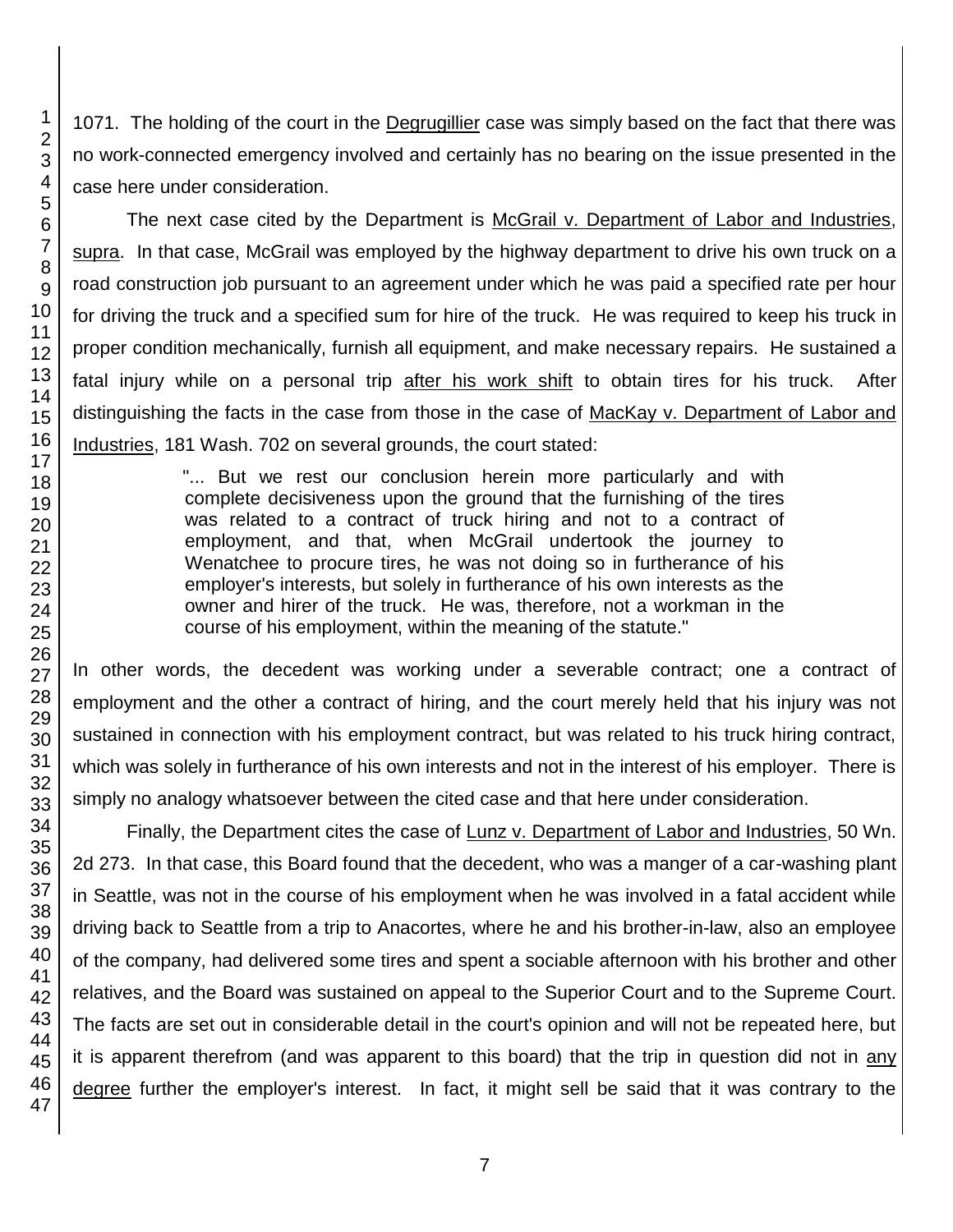employer's interests to have two employees spend an afternoon driving a considerable distance, solely to do a favor for a relative involving a transaction which the evidence showed was clearly not company business. Further, the case did not involve a simple temporary deviation from the course of employment to do a favor for a customer of the employer, and the court made the following obvious understatement with respect to the decedent's widow's theory that her husband was engaged in a promotional activity in furtherance of his employer's interests:

> "... Any good will which may have been created by this accommodation would add little to that which already existed by virtue of the relationship between the parties. Furthermore, the amount of car wash business that would be given to a plant in Seattle by a customer in Anacortes, eighty miles away, would hardly justify the expenditure of an entire afternoon of the superintendent's time. The fact that the activity was tolerated by the employer does not mean that it was done in furtherance of the company's interest."

The Lunz case is clearly distinguishable on the facts from the instant case and, in our opinion, none of the cases cited by the Department supports its position.

In the case here under consideration, both the employer and Mr. Mitchell, the driver of the disabled truck, testified that Mr. Mitchell was a customer of the company and the employer testified that it was his desire to build up good will in the Tri-City area to help his business, although no specific instructions were given to employees to assist anyone who had a disabled vehicle. Mr. Cockle's lips were sealed by death, but considering the fact that he was a salesman, as well as a driver, and that Mr. Mitchell was a customer of his employer, we are convinced that his action in assisting Mr. Mitchell when he encountered his stalled truck while he was in the course of his employment, was something that he could reasonably assume he would be expected to do as part of his job in furtherance of his employer's interests. We therefore conclude that the Department's exceptions are without merit and agree with the hearing examiner's conclusions that the order appealed from should be reversed.

In the course of our consideration of the record, we have considered all evidentiary rulings of the hearing examiner adverse to the Department's position and, finding no prejudicial error involved, said rulings are hereby affirmed.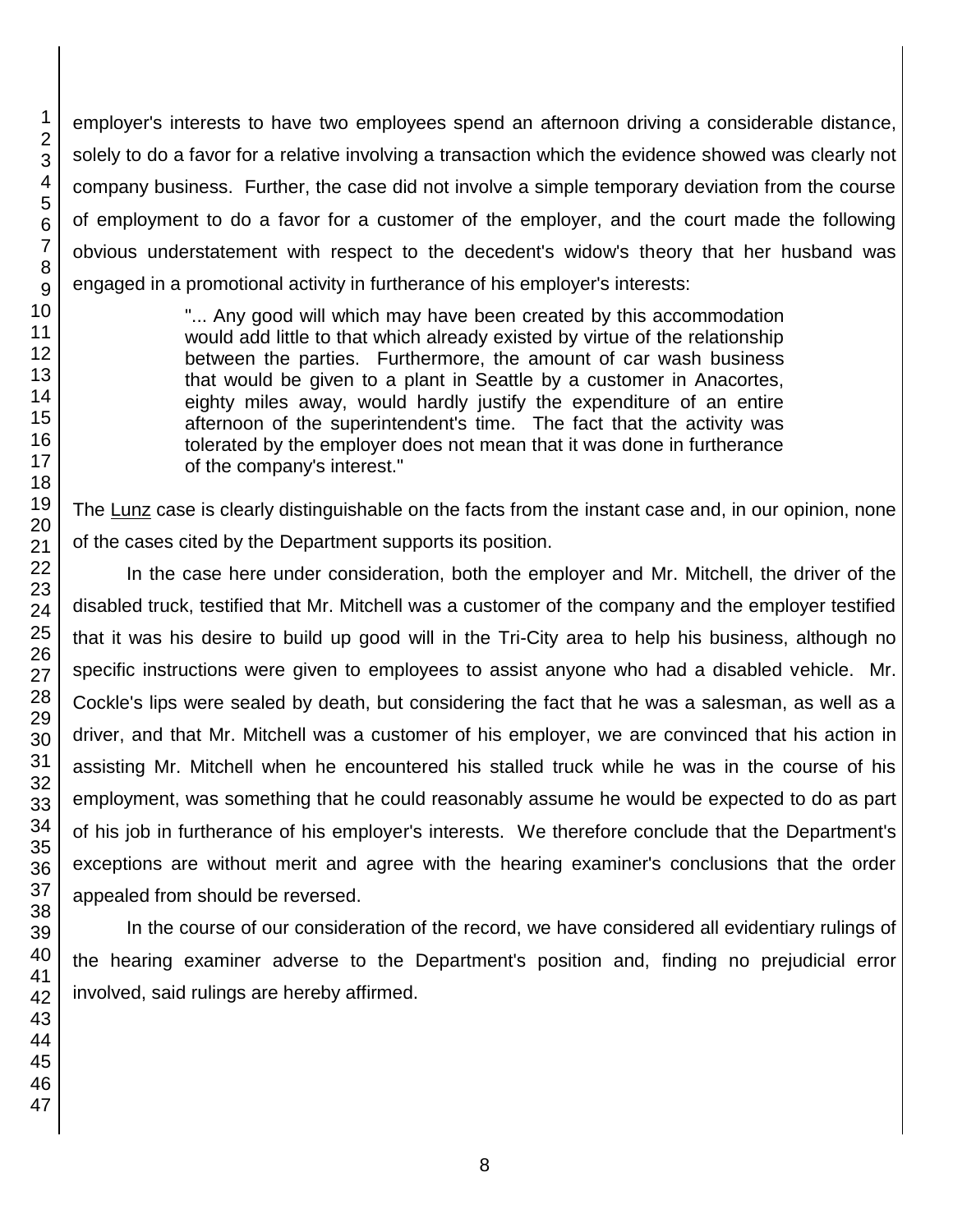# **FINDINGS OF FACT**

After review of the entire record herein, the Board finds as follows:

- 1. The petitioner herein, Helen C. Cockle, surviving spouse of the deceased workman, Dallas Wayne Cockle, filed a claim for a widow's pension with the Department of Labor and Industries on January 22, 1965, based on a fatal injury sustained by said workman while allegedly acting in the course of his employment as a truck driver-salesman for Ward's Plywood Mart, in Richland, Washington, on December 31, 1964. On January 27, 1965, the Supervisor of Industrial Insurance issued an order denying the claim for the stated reason that at the time of his fatal injury the decedent was not in the course of his employment. The petitioner filed an appeal with this Board on February 5,1965, and the appeal was granted by a Board order dated February 26, 1965.
- 2. After hearings were conducted in connection with the petitioner's appeal, a hearing examiner for this Board issued a Proposed Decision and Order on August 22, 1966, and a timely Statement of Exceptions thereto was filed by the Department of Labor and Industries.
- 3. While on his way from Kennewick to Richland to make a delivery in the course of his duties as a combination truck driver-salesman, on December 31, 1964, the deceased workman, Dallas Wayne Cockle, encountered a customer of decedent's employer whose truck was stalled near the decedent's home when he had stopped momentarily to deliver a message to his wife, and he assisted the customer in starting his vehicle by towing the vehicle a distance of about a block. He then stepped between the two vehicles and was fatally injured when a bus struck the rear of the customer's truck, driving it into the rear of the employer's delivery truck.
- 4. In assisting his employer's customer under the circumstances above outlined, the deceased was not engaged in serving any purpose of his own, but was doing only what he could reasonably assume would be expected of him in carrying out the duties of his employment by creating good will in furtherance of his employer's interests.

#### **CONCLUSIONS OF LAW**

Based on the foregoing findings of fact, the Board concludes:

- 1. The Board has jurisdiction of the parties and subject matter of this appeal.
- 2. At the time of his fatal injury on December 31, 1964, the deceased workman was acting in the course of his employment within the meaning of the Workmen's Compensation Act.
- 3. The order of the Supervisor of Industrial Insurance issued herein January 27, 1965, denying petitioner's claim for a widow's pension,